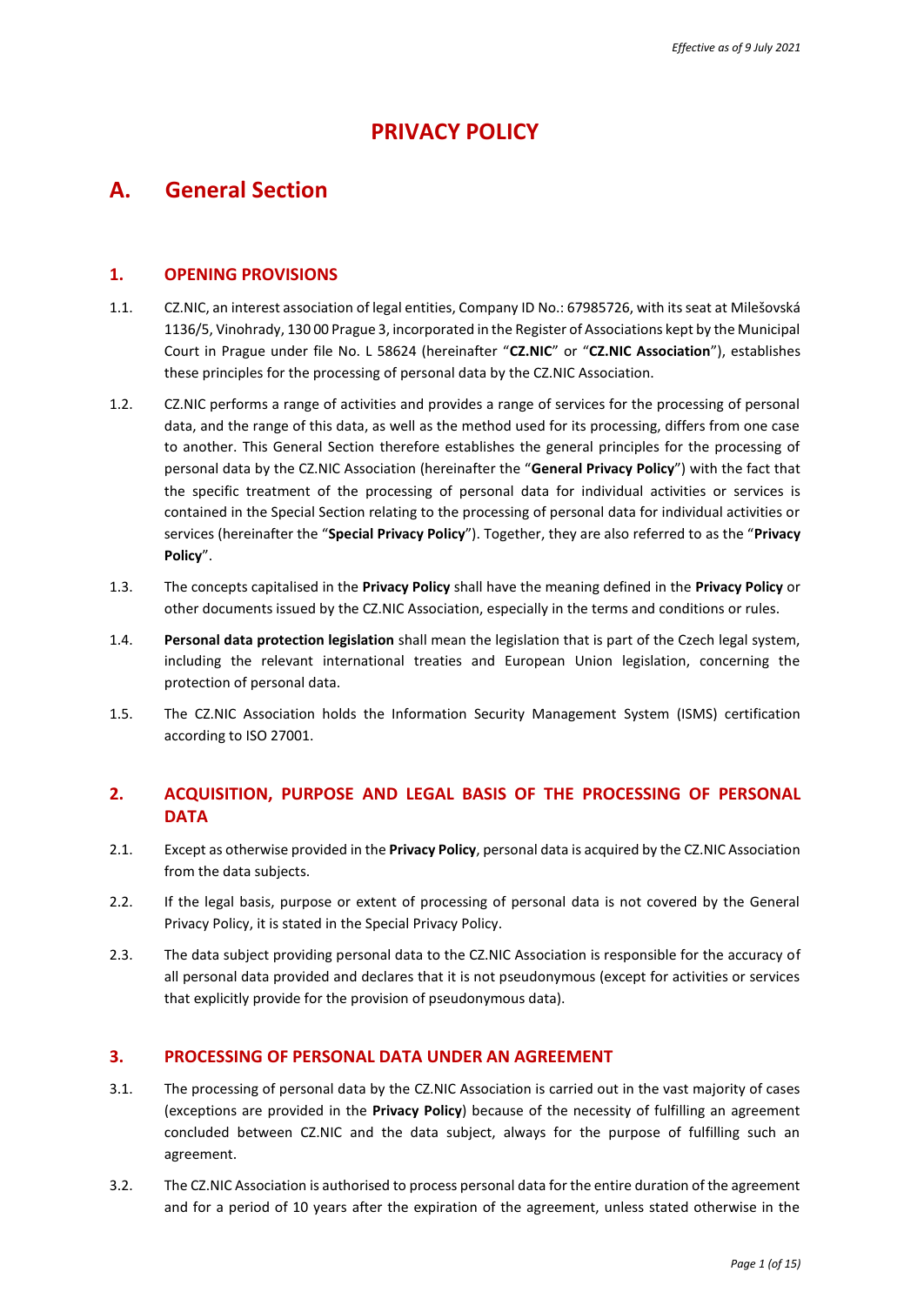Special Principles or unless a longer period is stipulated by law, for the purposes of archiving and the legitimate interests of the CZ.NIC Association or third parties under a restricted processing regime so that the data can be used to determine the exercise of, or to defend against, legal claims.

# **4. PROCESSING OF PERSONAL DATA ON THE BASIS OF THE CONSENT OF THE DATA SUBJECT**

- 4.1. If the processing of personal data is subject to consent, it is provided to the extent and for the purposes of such consent in accordance with this **Privacy Policy**, and its refusal, if any, does not affect the provision of the services of the CZ.NIC Association.
- <span id="page-1-0"></span>4.2. The data subject may revoke this consent to the processing of personal data at any time, but this shall be without prejudice to the lawfulness of processing based on a consent given prior to the withdrawal of consent. The provisions of Article [3.2](#page-0-0) shall apply *mutatis mutandis*.

### **5. PROCESSING OF PERSONAL DATA PROVIDED BY A THIRD PARTY**

- 5.1. The person who provides the CZ.NIC Association with the personal data of third parties represents such third parties and confirms that it is authorised by such third parties to provide their personal data.
- 5.2. The data subject or person providing the CZ.NIC Association with the personal data of third parties is obliged to notify the CZ.NIC Association of any change in the personal data provided; in the case of the personal data of third parties, that person represents such third parties and confirms that it is authorised by such third parties to provide their personal data.

### **6. SOME INDEPENDENT PROCESSING OF PERSONAL DATA**

- 6.1. The data of job seekers is processed to the extent that it is stated in the curriculum vitae provided to the CZ.NIC Association by the job seeker for the sole purpose of the selection procedure and for a maximum period of one year after its completion, unless an employment relationship has been established between the applicant and the CZ.NIC Association. During that time, the job seeker may notify the CZ.NIC Association that he/she no longer wishes to be in the register, in which case the CZ.NIC Association shall terminate the processing of his/her personal data without delay.
- 6.2. The CZ.NIC Association processes the personal data of its contractual partners, including those data subjects who have used the e-shop operated by CZ.NIC or participated in the trainings, seminars, lectures, conferences or other events organised by the CZ.NIC Association, as necessary for the performance of agreements with these contractual partners, and, in connection with this, also for the purposes of the legitimate interests of CZ.NIC, for the period specified in Article [3.2;](#page-0-0) this personal data includes:
	- first names, surnames, addresses, telephone numbers, email addresses, identification numbers, tax identification numbers and other data required by law, as well as the contact details of these contractual partners necessary for the performance of agreements with these contractual partners and for the purposes of the legitimate interests of the CZ.NIC Association, if such information is included in the relevant agreement or if such employees participate in the performance of such an agreement, to a similar extent.
- 6.3. The CZ.NIC Association also processes sound recordings of telephone calls received by the customer support service of the CZ.NIC Association for the purposes of fulfilling contractual obligations, the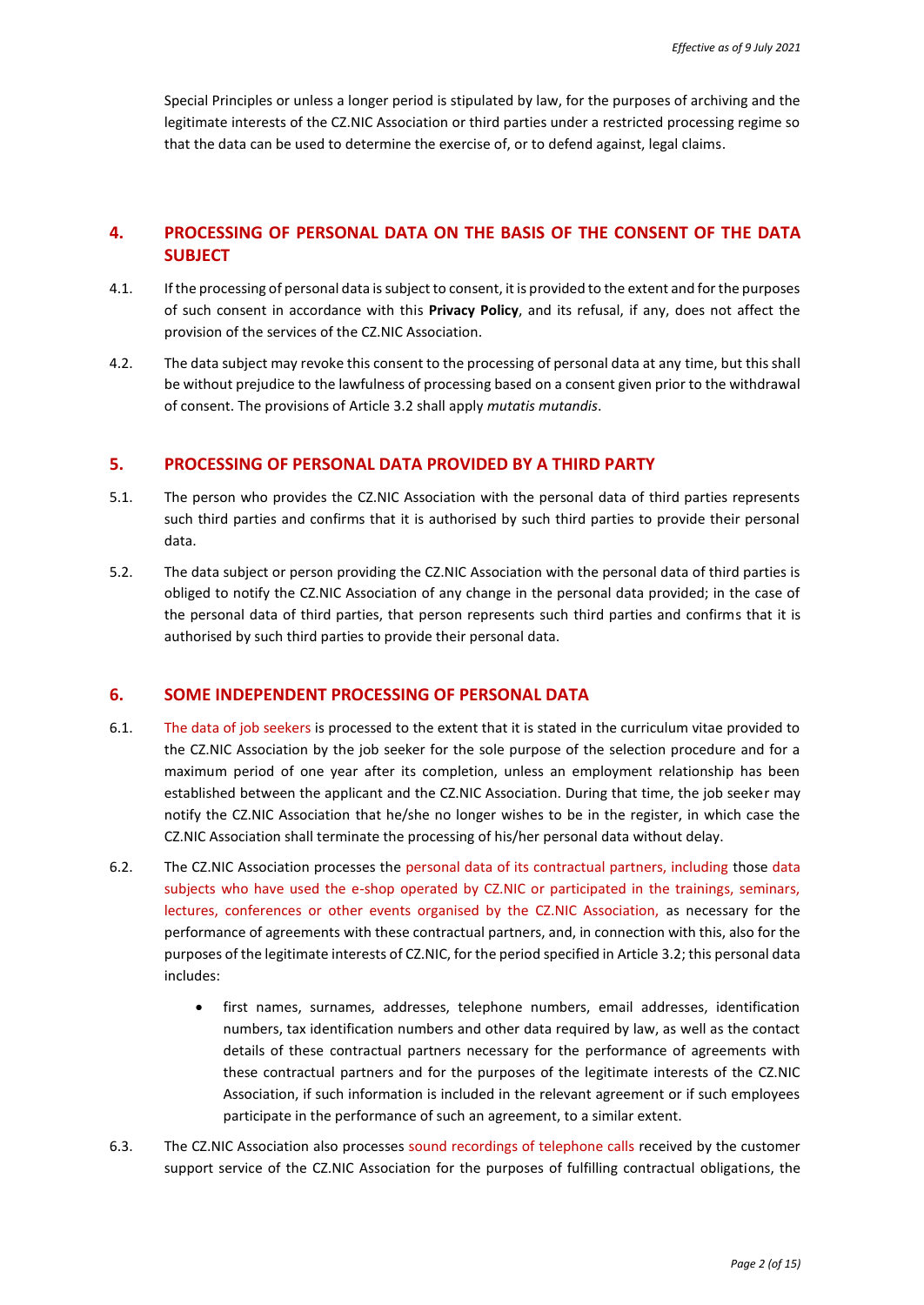legitimate interests of the CZ.NIC Association or protecting the vital interests of the data subject or other individual. Records are kept for six months from their being made.

6.4. The CZ.NIC Association processes video and audio-video recordings from security systems (especially CCTV systems) intended for protection, security and monitoring access to the technical facilities of the CZ.NIC Association, for a period of seven days from their being made, in order to verify whether there has been a security breach or other security incident. This processing of personal data is necessary for the purposes of the legitimate interests of the CZ.NIC Association and third parties, in particular contractual partners of the CZ.NIC Association which could be affected by security incidents (e.g. interference with domain name holder rights through unauthorised access to the Central Register, etc.).

### **7. METHODS AND MEANS OF PROCESSING PERSONAL DATA**

- 7.1. The CZ.NIC Association
	- 7.1.1. processes personal data mainly in electronic form and by automated means;
	- 7.1.2. keeps personal data in its information systems or on backup media, mainly on the territory of the European Union and, in limited cases, outside this territory. The information systems of the CZ.NIC Association or the backup media are located or kept under the direct control of CZ.NIC or in third-party facilities, but always remain under the direct control of CZ.NIC and, unless otherwise provided by the **Privacy Policy**, the personal data contained therein is not provided or made available to third parties.
- 7.2. Technical and organisational protection measures: The CZ.NIC Association has adopted and documented such measures as to ensure that access to personal data and means for its processing are restricted to authorised persons only and that such authorised persons process and access only such personal data and processing means as correspond to their level of authorisation. At the same time, the CZ.NIC Association has adopted and documented such measures as to prevent any unauthorised reading, creation, copying, transmission, modification or deletion of records containing personal data and to trace who processed the personal data and how or who accessed the means of personal data processing and how.
- <span id="page-2-0"></span>7.3. Processing by the CZ.NIC Association and other persons: Personal data is processed by the CZ.NIC Association; only to a limited extent or to the extent necessary for the fulfilment of the contractual and legal obligations of the CZ.NIC Association may personal data be provided to third parties who provide the CZ.NIC Association with certain activities as subcontractors, such as marketing, dispatch of mail, processing of payments, keeping of accounts, tax advisory services, legal services, validation of contacts, etc., or where these are persons who require the provision of data in the exercise of their authority and/or on the basis of a contractual obligation of the Association (e.g. public funding providers), etc. However, this applies only to personal data that is necessary for the performance of such an activity or obligation, and the relevant persons are bound to protect the personal data to the extent of and in accordance with the law.
- 7.4. Transmission abroad: the CZ.NIC Association does not transmit personal data abroad except for some subcontractors as per Article [7.3](#page-2-0) and with the exception set out in the Special Principles (Part [B.I](#page-5-0) and [B.IV\)](#page-14-0).

## **8. USE OF PERSONAL DATA FOR SECURITY AND MARKETING PURPOSES**

8.1. Because of the nature of the activities of the CZ.NIC Association, which include the area of computer and Internet security and the fight against cybercrime, and the fact that ensuring the safe operation of CZ.NIC services, especially the Central Register, is crucial for the development and daily functioning of public administration and entrepreneurs as well as the private activities of citizens, the CZ.NIC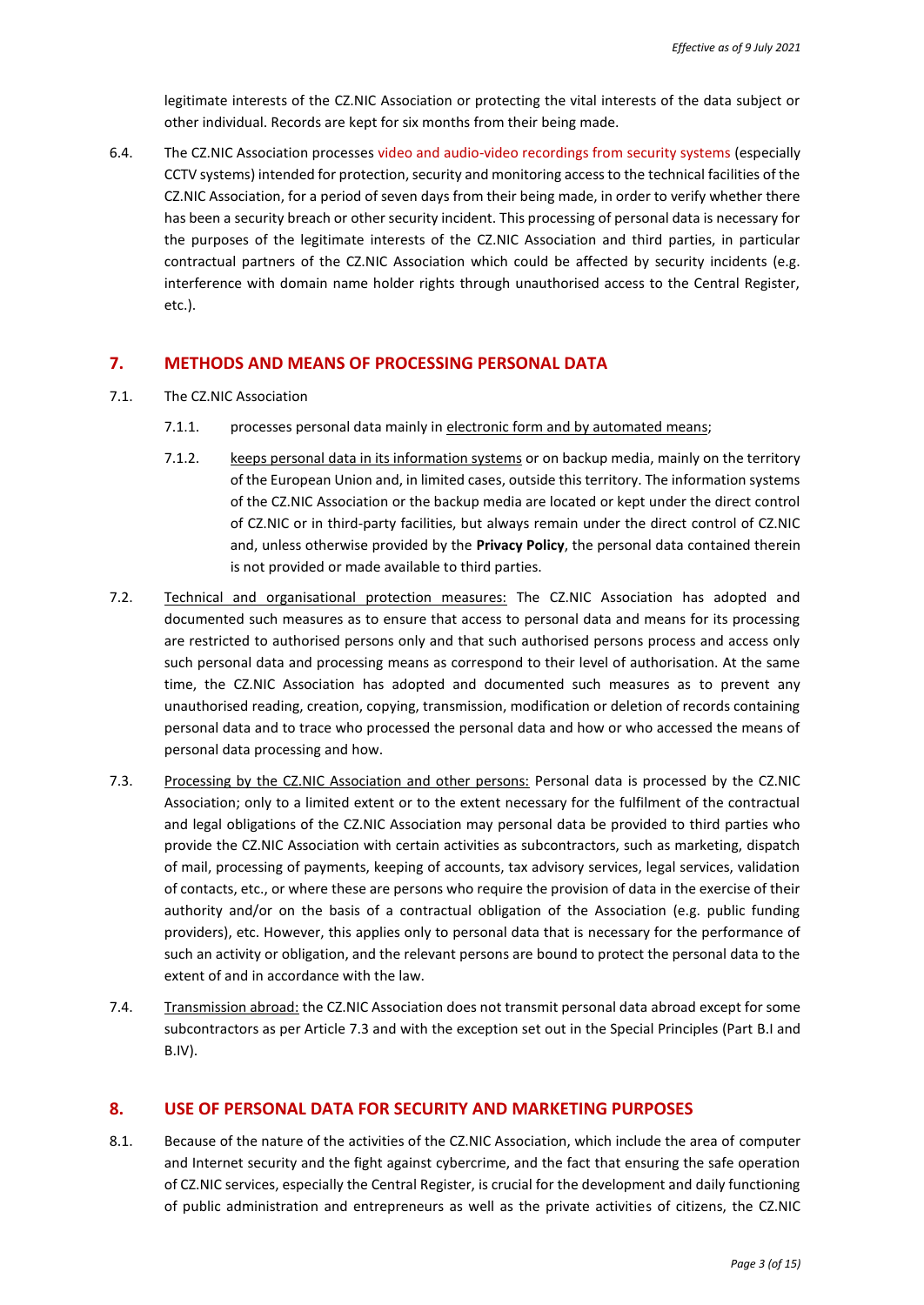Association is authorised to use the personal data of data subjects for the purpose of identifying risks, vulnerabilities or threats related to data subjects or information systems or services operated by them, R&D in this area and targeted information on identified facts.

- <span id="page-3-0"></span>8.2. The CZ.NIC Association is authorised to use the personal data of data subjects in order to:
	- 8.2.1. provide information on the activities and services of the CZ.NIC Association which are the subject of a concluded agreement to the performance of which the processing of personal data by the CZ.NIC Association pertains, or for which consent to the processing of personal data has been granted;
	- 8.2.2. distribute commercial communications relating to other activities or services;
- 8.3. The data subject is, at any time, entitled to refuse to permit the processing of their personal data pursuant to Articl[e 8.2.](#page-3-0)
- 8.4. The CZ.NIC Association is authorised to use the personal data of data subjects for statistical processing purposes and to publish these statistics.

### **9. LOGGING ACCESS, COOKIES AND LINKS**

- <span id="page-3-1"></span>9.1. In order to ensure the functionality and security of its website, services or applications, the CZ.NIC Association may process the logs of access to the website, services or applications, including IP addresses, to the extent necessary.
- <span id="page-3-2"></span>9.2. In order to ensure the best possible functionality for users/visitors or for analyses of its website, services or applications, the CZ.NIC Association may process the data of a website visitor or service or application user or may implement what are known as cookies into the visitor's browser. If a visitor to the website or user of a service or application disagrees with this data processing or with the implementation of cookies, he/she may refuse to allow this processing in his or her Internet browser settings by switching to the private or anonymous mode. However, each visitor to the website or user of a service or application acknowledges that the website, service or application may not function properly in that case.
- 9.3. Except for the data necessary to prove the identity of a visitor to the website or a user of the service or application when entering instructions for making changes (in particular in connection with changes to data in the case of domain names or the mojeID service), data according to Articles [9.1](#page-3-1) and [9.2](#page-3-2) is retained only for the time necessary to ensure the functionality of the website, service or application.
- 9.4. CZ.NIC website, services or applications may contain links to third parties and their websites, services or applications. Such third parties may process the data of a visitor to their websites or a user of their service or application, or they may implement what are known as cookies into the visitor's browser. The processing of the data of a visitor to the website or a user of the service or application shall then be governed by the policies adopted by these third parties, and the visitor to the website or user of the service or application should be familiar with them before visiting the website or using the service. The CZ.NIC Association is not responsible for the processing of personal data by these third parties.

# **10. RIGHTS OF THE DATA SUBJECT AND THE POSSIBILITY OF CONTACTING THE CZ.NIC ASSOCIATION**

- 10.1. The CZ.NIC Association may be contacted about privacy matters in one of the manners listed at https://www.nic.cz.
- 10.2. The data subject is entitled to:
	- 10.2.1. request CZ.NIC to explain and eliminate the resulting situation (in particular by blocking, correcting, supplementing or removing personal data) if the data subject finds or believes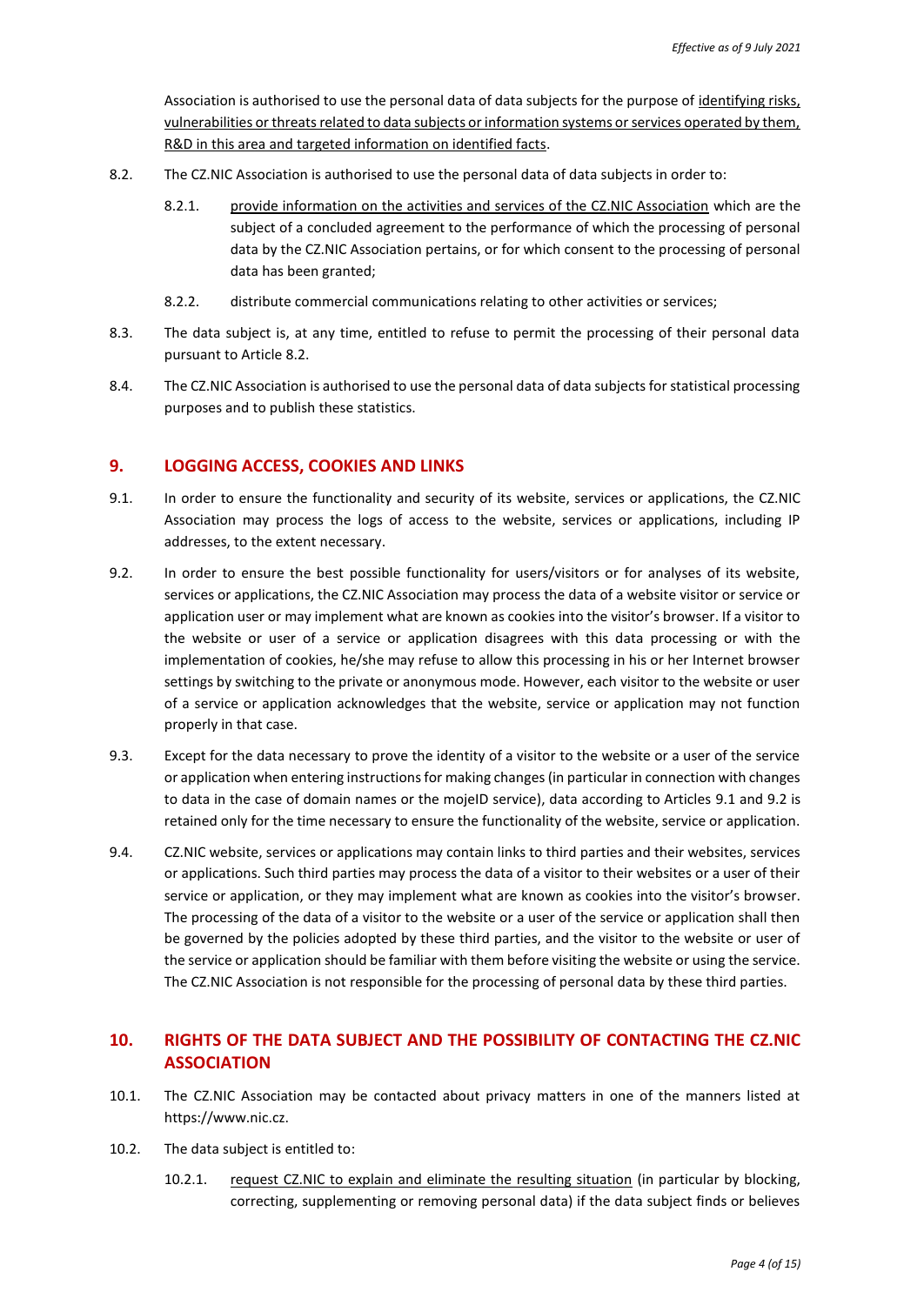that the CZ.NIC Association is carrying out the processing of his/her personal data contrary to the law, in particular if the data is inaccurate with regard to the purpose of its processing; correction or supplementation may be performed through the Designated Registrar,

- 10.2.2. require CZ.NIC to allow the data subject to access, rectify or erase his/her personal data (through the Designated Registrar), or to restrict the processing thereof,
- 10.2.3. object to the processing of his/her personal data to the extent and under the conditions laid down by the law,
- 10.2.4. exercise the right to data portability in the case of automated processing of personal data performed with his/her consent or to conclude an agreement between him/her and the CZ.NIC Association, to the extent and under the conditions laid down by the law,
- 10.2.5. object against the processing of his/her personal data by the CZ.NIC Association with the supervisory authority, which is the [Office for Personal Data Protection.](http://www.uoou.cz/)

### **11. CHANGES TO THE PRIVACY POLICY**

- 11.1. The CZ.NIC Association is entitled to amend the **Privacy Policy** at any time. The CZ.NIC Association is required to publish any changes at least one month before the effective date of such a change on the CZ.NIC website of the relevant services, on pages dedicated to CZ.NIC activities, or on the main website of CZ.NIC a[t https://www.nic.cz.](https://www.nic.cz/) The current versions of these documents are also always available on this website.
- 11.2. Any amendments, reservations, limitations or deviations concerning the **Privacy Policy** are excluded.
- 11.3. The right to withdraw consent to the processing of personal data under Articl[e 4.2](#page-1-0) shall not be affected by any change of the **Privacy Policy**.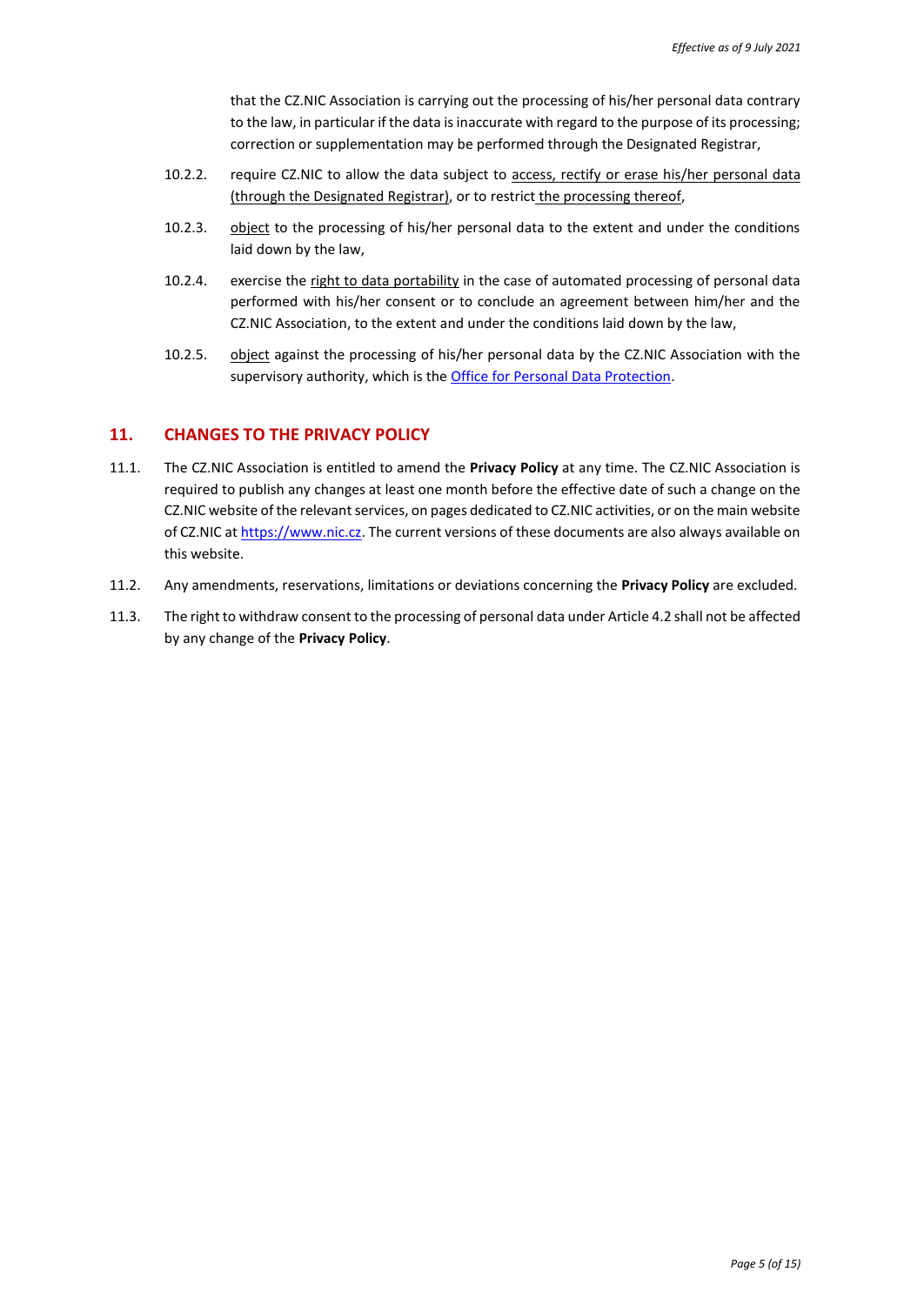# <span id="page-5-0"></span>**B. SPECIAL SECTION**

# **B.I. Processing of personal data in connection with domain name registrations**

## **1. PURPOSE AND LEGAL BASIS OF PERSONAL DATA PROCESSING**

- 1.1. Personal data is acquired by the CZ.NIC Association from the data subjects or their representatives.
- 1.2. Purpose of processing: maintaining a database of names of domains registered under the top-level domain .cz (ccTLD .cz) or in the .0.2.4.e164.arpa (ENUM) domain, known as the Central Register. The Central Register contains data on all registered domain names and their holders and other contact persons, including historical data. The Central Register is intended to record the rights to individual domain names, not only those that are currently valid, but also to verify changes made in the past, in particular transfers of domain names or other legal acts that can be identified on the basis of records in the Central Register, as well as those valid in the past.
- 1.3. Legal basis: implementation of the domain name registration agreement in the case of data provided under Articles [2.4](#page-5-1) and [2.5.](#page-5-2) In other cases, the legal basis is the consent of the data subject, and the personal data subject is entitled to revoke their consent at any time by removing the data through the Designated Registrar or a CZ.NIC Association service (such as the mojeID service, the Domain Browser).

### **2. PERSONAL DATA KEPT IN CONNECTION WITH DOMAIN NAME REGISTRATIONS**

- 2.1. The CZ.NIC Association maintains and processes the personal data of data subjects in the Central Register.
- 2.2. Personal data subject: The holder of a Domain Name or any contact person in connection with the Domain Name, Contact, Nameserver Set or Key Set in the Central Register.
- 2.3. Personal data kept in the Central Register: first name and surname, identifier, email addresses, addresses, telephone and fax numbers, identification numbers, tax identification numbers, identification numbers of the Ministry of Labour and Social Affairs or ID numbers.
- <span id="page-5-1"></span>2.4. Mandatory personal data (required to conclude the agreement): name of the Domain Name, contact identifier (ID), first name and surname, email address and address.
- <span id="page-5-2"></span>2.5. CZ.NIC is entitled to require the data subject to provide additional personal data beyond the data under Articl[e 2.4](#page-5-1) that is necessary for his/her unambiguous identification, e.g. in the course of ongoing judicial or other proceedings, or resolving disputes under the Rules of Alternative Dispute Resolution, in particular the date of birth and the identification number.

## **3. PROVIDING PERSONAL DATA OVER THE INTERNET**

- <span id="page-5-4"></span>3.1. WHOIS service (or other similar method): The CZ.NIC Association provides the currently valid personal data in the Central Register, which has not been identified as hidden in accordance with Article [3.2](#page-5-3) of these Special Principles, through the Internet as part of the information services of the CZ.NIC Association. Because of the nature of the Internet network, this data can also be accessed outside the European Union.
- <span id="page-5-3"></span>3.2. Avoiding of the disclosure of data accessed under Article [3.1:](#page-5-4) the data subject may prevent the disclosure of data by hiding it under the conditions set out in the Registration Rules (after verifying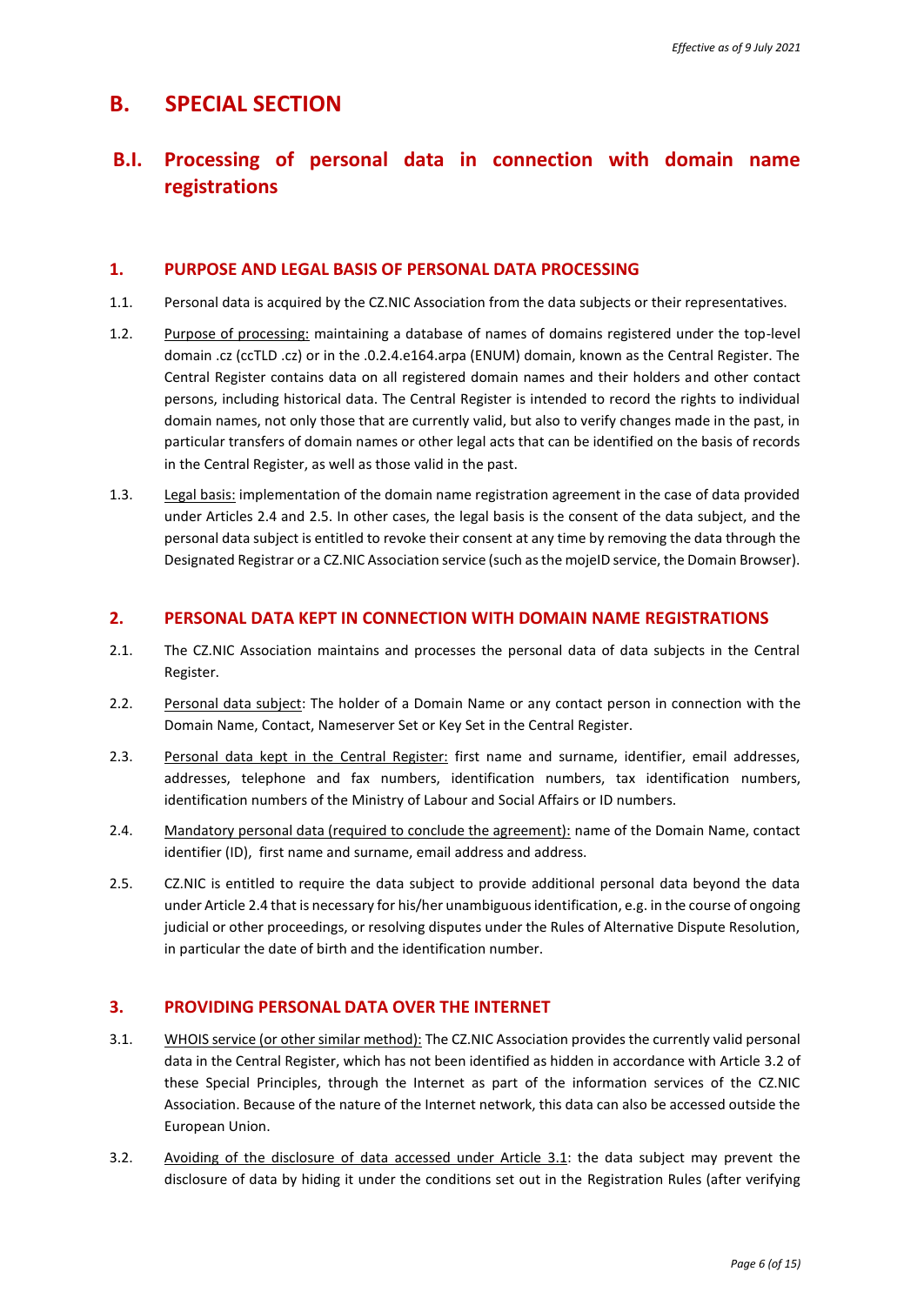the correctness of the data and the fact that the data belongs to an individual). It is not possible to hide the Domain Name, contact ID, first name and surname given for the contact.

- 3.3. Purpose of provision: protection of the legitimate interests of data subjects, in particular ensuring legal certainty in relation to the exercise of their rights to Domain Names. This provision of personal data is furthermore provided to protect the legitimate interests of third parties with regard to the security of the Internet, communication on this network, the security of services provided using Domain Names, the protection of the rights of third parties against interference with these rights by Domain Names or services provided, and also in order for the third parties concerned to be able to contact the Holder of the Domain Name or other persons directly and without undue delay and expense or, alternatively, to be able to contact the competent authorities with the indication of a particular Holder to ensure the protection of their rights.
- 3.4. Access to Registrars and their responsibility for the processing of personal data:
	- 3.4.1. personal data contained in the Central Register may be accessed by Registrars, including those from countries outside the European Union;
	- 3.4.2. registrars act with respect to the personal data of their customers in the position of data controllers and are obliged to observe all obligations imposed on them by the personal data protection legislation, other legal regulations and the Domain Name Registration Cooperation Agreement concluded with the CZ.NIC Association; the registrar is the data controller of the personal data of its customers, regardless of whether the data was provided to it directly or by other persons representing the customers;
	- 3.4.3. The CZ.NIC Association is in the position of the personal data controller in relation to the personal data obtained by the conclusion of the domain name registration agreement pursuant to the Registration Rules;
	- 3.4.4. The registrar and the CZ.NIC Association have agreed to inform each other about any security incidents related to personal data breaches.
- 3.5. Restrictions on the use of personal data accessed through the CZ.NIC information services: the data is only intended for purposes related to the administration and operation of the Internet or for the purposes of judicial or other similar proceedings in cases relating in particular to the possession and use of a specific Domain Name. The Domain Name Register is subject to legal protection under the relevant provisions regarding the protection of databases. No data, information or any part thereof may be used in any other way without the prior written consent of the CZ.NIC Association. The use of data, information or any part thereof contrary to the intended purpose or a repeated extraction and utilisation of a part of data in the Central Register that is not insubstantial in terms of quantity or quality may be considered as a violation of the rights of the CZ.NIC Association, persons whose data are contained in the Domain Name Register, or copyright holders. The violation of such rights shall especially include the collection and/or provision of data or any parts thereof for the purpose of sending unsolicited communications, or causing detriment to network services and the privacy of other users. Use contrary to the intended purpose may also lead to the criminal liability of the person responsible for such use.

## **4. OTHER PROVISION OF PERSONAL DATA**

4.1. Provision to courts and other similar authorities: personal data of the data subject, including data that is marked as hidden, may be disclosed and the data subject's consent to the current versions of the Registration Rules and the Rules of Alternative Dispute Resolution may be documented to a court, arbitration court, other state authority or controller or expert under the Rules of Alternative Dispute Resolution, for the purposes of their official activities or in the context of the settlement of disputes in accordance with the law or the settlement of disputes under the Rules of Alternative Dispute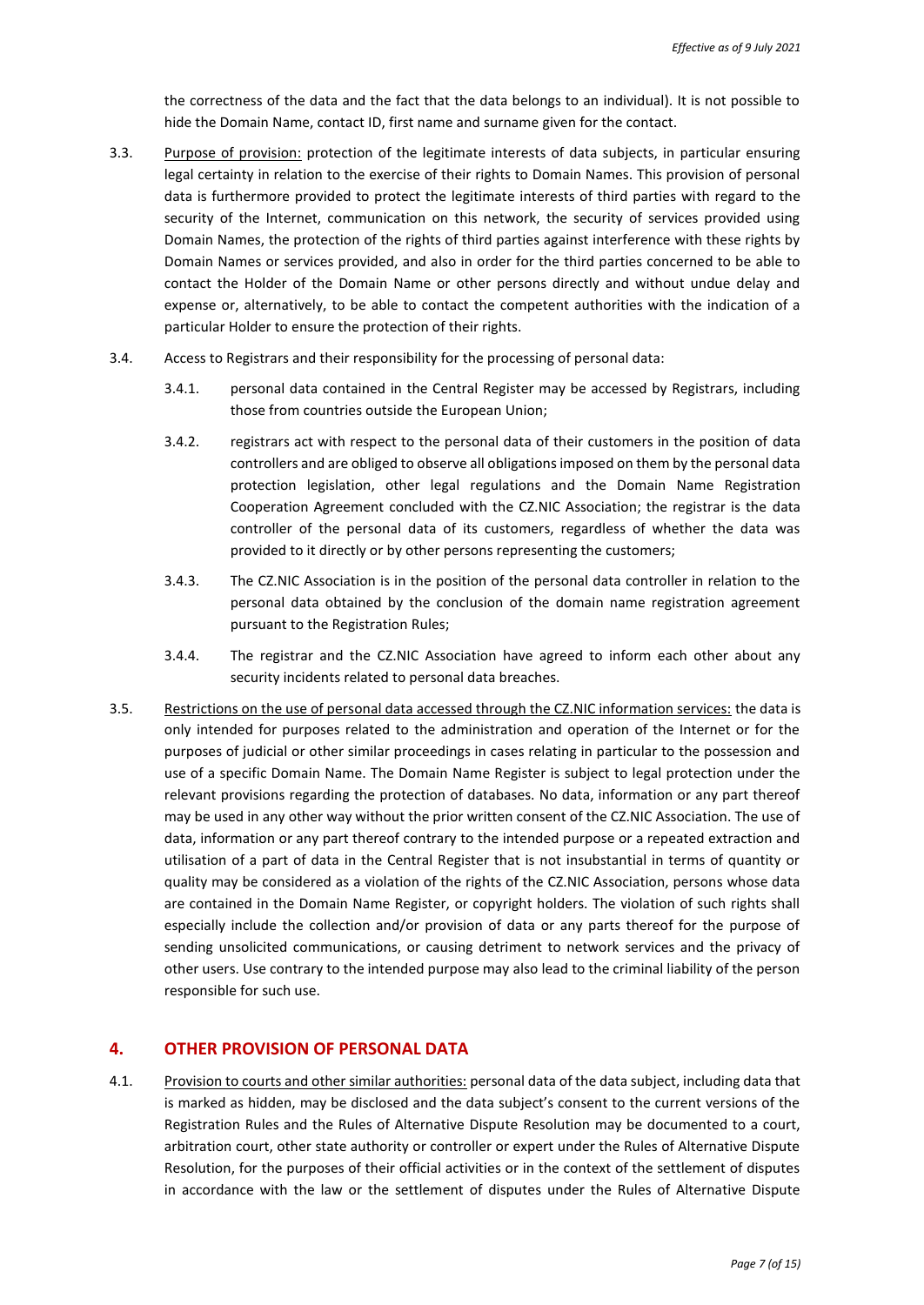Resolution. Only data related to specific data subjects or specific Domain Names may thus be provided. Under the same conditions, CZ.NIC is also entitled to provide information about historical data, if available.

- 4.2. Provision to third parties: on the basis of a written request, the CZ.NIC Association will provide information on the contact details (email address, mailing address) of the Holder of one particular Domain Name, even if such data is marked as hidden. The request must clearly identify the applicant (authenticated signature, sending via the Data Box Information System) and state and document the purpose for which the applicant is requesting that the data be revealed, and CZ.NIC is, at its discretion, entitled to refuse to provide the information if it comes to the conclusion that the purpose of the application is not consistent with good business practice or if the applicant, without any legitimate reason, has repeatedly asked for information about the details of different Holders of various Domain Names. CZ.NIC is entitled to charge for the application. The applicant is entitled to use the information solely for the purpose stated in the application.
- 4.3. Providing historical data to the Domain Name Holder: Upon the request of the current Domain Name Holder, CZ.NIC will provide historical data from the Central Register which pertains to the Domain Name, i.e. data about the previous Domain Name Holders since the date of the most recent Domain Name registration for the maximum of the last five years. For the purpose of this provision, the term "historical data" refers to such data about the previous Holders which cannot be designated as hidden; data about the current Holder is provided irrespective of whether it can be designated as hidden. Historical data can only be provided if available.
- 4.4. Right to portability through the Domain Browser: if the Domain Name Holder is a user of the mojeID service and his/her mojeID account is kept in the Central Register for the Domain Name as a holder or administrative contact, his/her personal data is available in what is termed the Domain Browser operated by the CZ.NIC Association.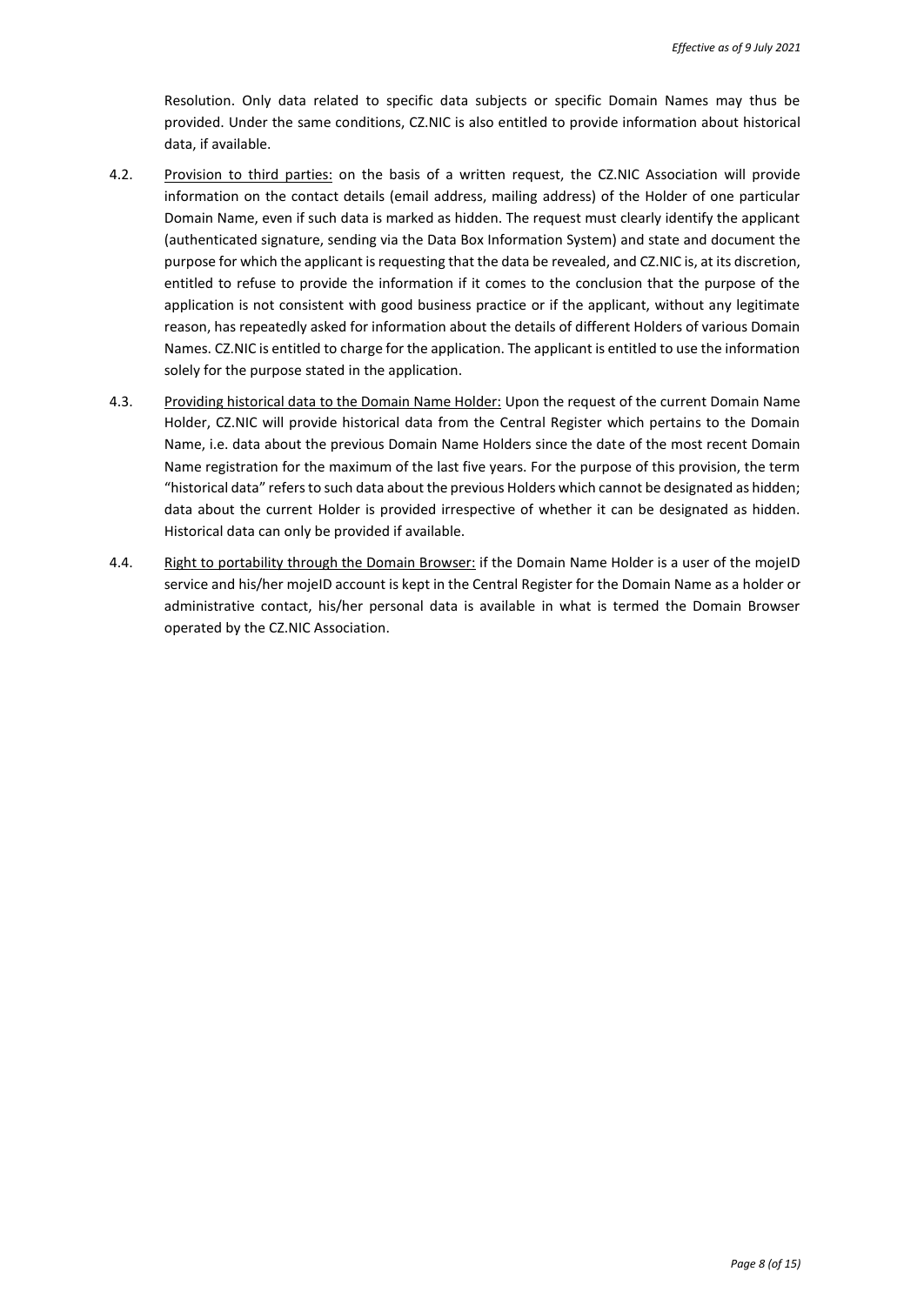# **B.II. Processing of personal data in connection with the mojeID service**

## **1. PURPOSE AND LEGAL BASIS OF PERSONAL DATA PROCESSING**

- 1.1. Personal data is acquired by the CZ.NIC Association from the data subjects or their representatives.
- 1.2. Purpose of processing: the provision of the mojeID service as a free and open decentralised system for managing the electronic identities of the users enabling the use of common identification data to access various information systems operated by different providers (hereinafter the "**Service**"). An integral part of the Service is the verification of the identity of the data subject and the creation of a trust point for providers who can rely on the identification of the data subject by CZ.NIC.
- 1.3. Legal basis: performance of the agreement between CZ.NIC and the personal data subject.

### **2. PERSONAL DATA KEPT IN CONNECTION WITH THE MOJEID SERVICE**

- 2.1. The CZ.NIC Association manages and processes personal data in the Identity Register. The Identity Register may be associated with the Central Register that CZ.NIC operates as a database of domain names, their holders, and other persons, or may be identical to the Central Register.
- 2.2. The subject of personal data is the person using the Service.
- 2.3. Scope of personal data processed: the Identity Register keeps personal data listed in Annex 1 to these Special Principles; it contains personal data, the provision of which by the User or the processing of which by CZ.NIC as part of the provision of the Service is required, as this is necessary for proper use of the Service.
- 2.4. Acquisition and storage of copies of identity documents: if the data subject decides to personally verify his/her data with the CZ.NIC Association upon the presentation of his/her identification document, the CZ.NIC Association is authorised to obtain and store copies of the identification document for authentication of the data and unambiguous verification of the identity of the User of the Service. The data subject has the opportunity to enable identity verification in other ways (e.g. via ISDS, authenticated signature), where CZ.NIC does not check the identity documents and does not procure any copies thereof.
- 2.5. Use of third parties in connection with the provision of the Service: the CZ.NIC Association may use the services of third parties, known as validation agents, to validate personal data provided for the purpose of providing the Service. In this activity the validation agent is a personal data processor, who is obliged to proceed on the basis of an agreement with CZ.NIC Association in order to prevent unauthorised persons from accessing personal data. It is always up to the data subject whether he/she will use the validation agent's services or whether he/she will verify his/her data directly with the CZ.NIC Association (e.g. via the Data Box Information System, by providing a copy of the identification document) or otherwise verify his/her data (validation clause for the signature of the data subject in the validation request). Providing data to the extent necessary for validation to the validation agent is mandatory if the data subject chooses this method.
- 2.6. CZ.NIC Association is entitled to require the data subject to provide any additional information essential for his/her identification, especially his/her address of permanent residence, date of birth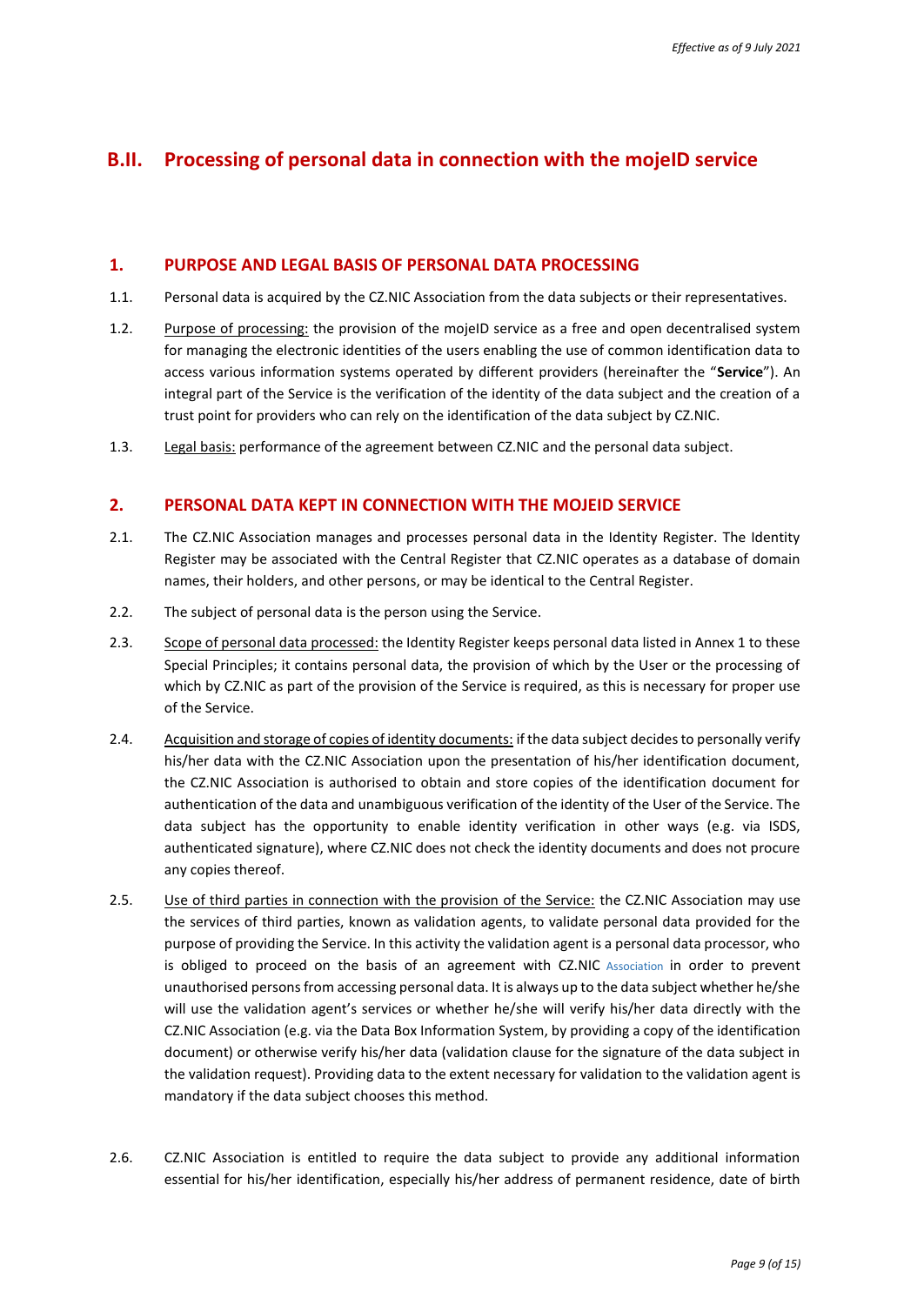and identification number (company ID No.) if such information is necessary for the unambiguous identification of the data subject, in particular during ongoing judicial or other similar proceedings.

- <span id="page-9-0"></span>2.7. The CZ.NIC Association maintains and processes records on the use of the Service by the data subject for a maximum of six months from the use of the Service.
- <span id="page-9-1"></span>2.8. The CZ.NIC Association manages and processes personal data used or obtained in identification or validation according to the Rules for the duration of identification or validation and for a maximum of five years. This does not affect the obligation of the CZ.NIC Association to store legally required data in the records of issued Means of Electronic Identification for 15 years after such Means of Electronic Identification ceases to be valid.

# **3. PROVISION OF PERSONAL DATA**

- 3.1. To providers: when logging in with the Service in accordance with the Rules, CZ.NIC verifies the identity of the data subject whose data is to be provided, informs the provider of the outcome of the verification, and passes to the provider the personal data of the data subject that the data subject has designated as data that can be provided to providers. Depending on the provider or the nature of the service operated by the provider, personal data may also be provided outside the territory of the European Union. The choice of the provider and the determination of the extent of the personal data transmitted are solely within the data subject's (Service User's) competence. The user is advised to become acquainted with the relevant provider's privacy policy through the Service prior to transmitting the data to the Provider, as the provider becomes the controller of the personal data by accepting it from the User.
- 3.2. To courts and other similar bodies: the CZ.NIC Association is authorised to provide personal data from the Identity Register, even if it is marked as data not transferred to providers, including any data additionally provided, as well as records on the use of the Service by the data subject, including data that was transmitted to the provider by such use, to administration authorities and courts, including the arbitration court, in accordance with the law and in the course of their official activities or in dispute settlement. In this way it is possible to provide only the data related to specific data subjects. Under the same conditions, CZ.NIC is also entitled to provide information about historical data, if available.
- 3.3. The CZ.NIC Association shall provide the data subject, upon request, with the personal data kept on the data subject in the Identity Register, including historical data, as well as the records on the use of the Service by the data subject, including data that was transmitted to the provider during such use, for no longer than the period stipulated under Articles [2.7](#page-9-0) and [2.8.](#page-9-1) Personal data is available to the data subject in the Service User Account through which the data subject's data transfer rights can be exercised in accordance with legal regulations.

### **4. PROCESSING OF PERSONAL DATA BY THE PROVIDER**

- 4.1. The provider who has been provided with personal data of the data subject in accordance with the Rules becomes the controller of the personal data provided and is obliged to process such personal data only for the purpose for which the data subject provided it.
- 4.2. Further processing of the personal data that has been transferred is a matter of the relationship between the data subject and the provider. The provider is obliged to acquaint the data subject with the **Privacy Policy**. The provider is obliged to use the personal data of the User in accordance with the law.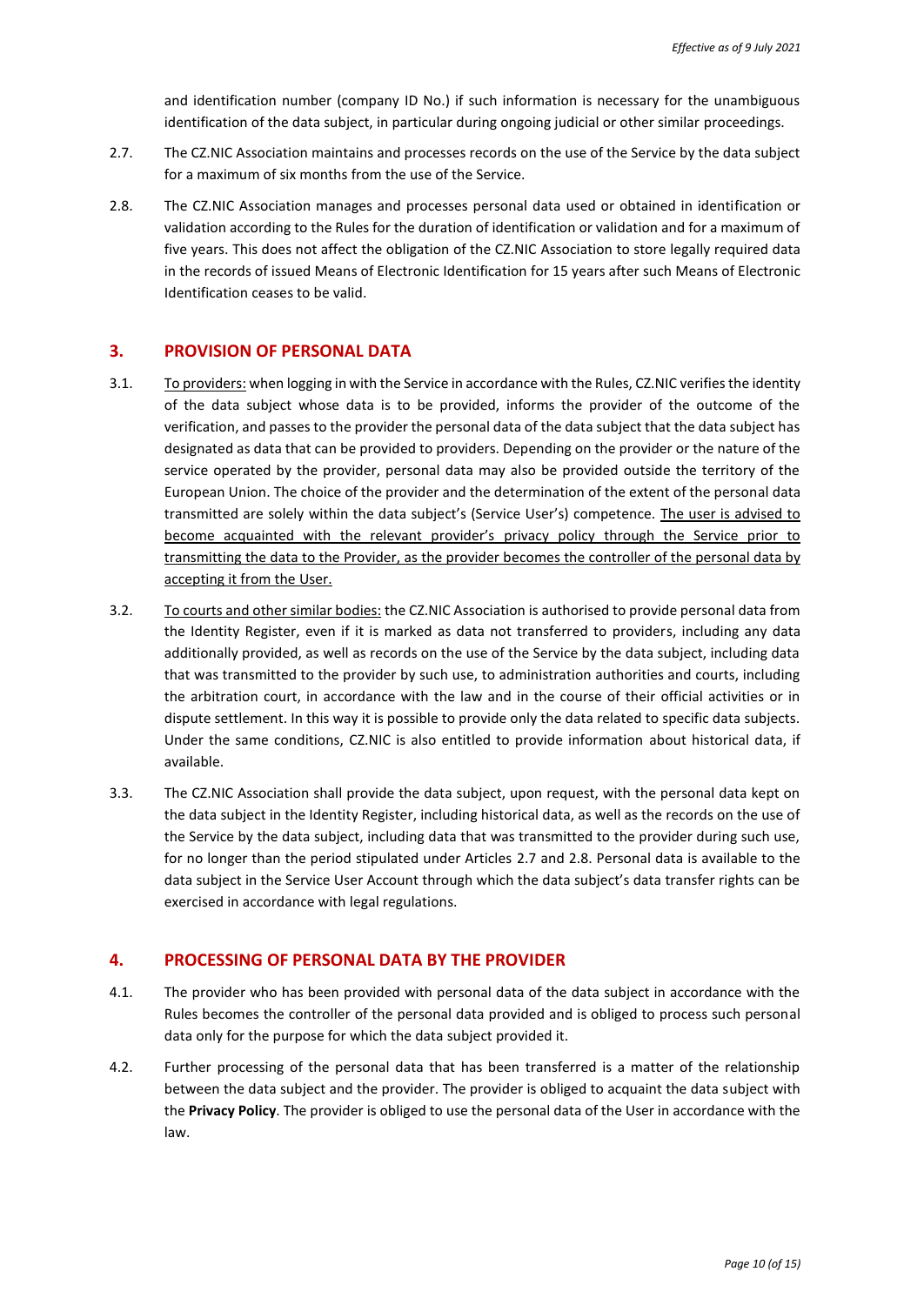#### Annex 1

| Data                                                                                                                                                                                                                                                                                                             | <b>Required data</b>                                               |
|------------------------------------------------------------------------------------------------------------------------------------------------------------------------------------------------------------------------------------------------------------------------------------------------------------------|--------------------------------------------------------------------|
| Identifier                                                                                                                                                                                                                                                                                                       | Yes                                                                |
| Date and time of last change                                                                                                                                                                                                                                                                                     | No                                                                 |
| Date and time of last update                                                                                                                                                                                                                                                                                     | No                                                                 |
| Date and time of creation                                                                                                                                                                                                                                                                                        | Yes                                                                |
| Name                                                                                                                                                                                                                                                                                                             | Yes                                                                |
| Organisation                                                                                                                                                                                                                                                                                                     | No                                                                 |
| Address (this may be the address of permanent residence/seat No<br>of a legal entity/seat of an individual - entrepreneur)                                                                                                                                                                                       |                                                                    |
| Mailing address                                                                                                                                                                                                                                                                                                  | Yes                                                                |
| Telephone                                                                                                                                                                                                                                                                                                        | Yes                                                                |
| Fax                                                                                                                                                                                                                                                                                                              | No                                                                 |
| Email address                                                                                                                                                                                                                                                                                                    | Yes                                                                |
| Attributes of publication in WHOIS                                                                                                                                                                                                                                                                               | No                                                                 |
| Email address for notifications                                                                                                                                                                                                                                                                                  | No                                                                 |
| Tax identification number                                                                                                                                                                                                                                                                                        | No                                                                 |
| Type of identification string (company identification number, No<br>tax identification number, identity card, passport or the<br>MoLSA identifier) and the identification string (company<br>identification number, tax identification number, identity card<br>number, passport number or the MoLSA identifier) |                                                                    |
| Data box ID                                                                                                                                                                                                                                                                                                      | Yes (in the case of validation through a data box using ISDS data) |
| Password                                                                                                                                                                                                                                                                                                         | Yes                                                                |
| List of certificates                                                                                                                                                                                                                                                                                             | No                                                                 |
| String for the certificate of vehicle registration                                                                                                                                                                                                                                                               | No                                                                 |
| Validation attribute                                                                                                                                                                                                                                                                                             | No                                                                 |
| Date of birth                                                                                                                                                                                                                                                                                                    | No                                                                 |
| "Over 18" attribute                                                                                                                                                                                                                                                                                              | No                                                                 |
| Student                                                                                                                                                                                                                                                                                                          | No                                                                 |
| Nickname                                                                                                                                                                                                                                                                                                         | No                                                                 |
| Picture                                                                                                                                                                                                                                                                                                          | No                                                                 |
| Address list                                                                                                                                                                                                                                                                                                     | No                                                                 |
| List of telephone numbers                                                                                                                                                                                                                                                                                        | No                                                                 |
| List of IM identifiers (ICQ, Google Talk, etc.)                                                                                                                                                                                                                                                                  | No                                                                 |
| <b>URL</b> list                                                                                                                                                                                                                                                                                                  | No                                                                 |
| <b>Email list</b>                                                                                                                                                                                                                                                                                                | $\operatorname{\mathsf{No}}$                                       |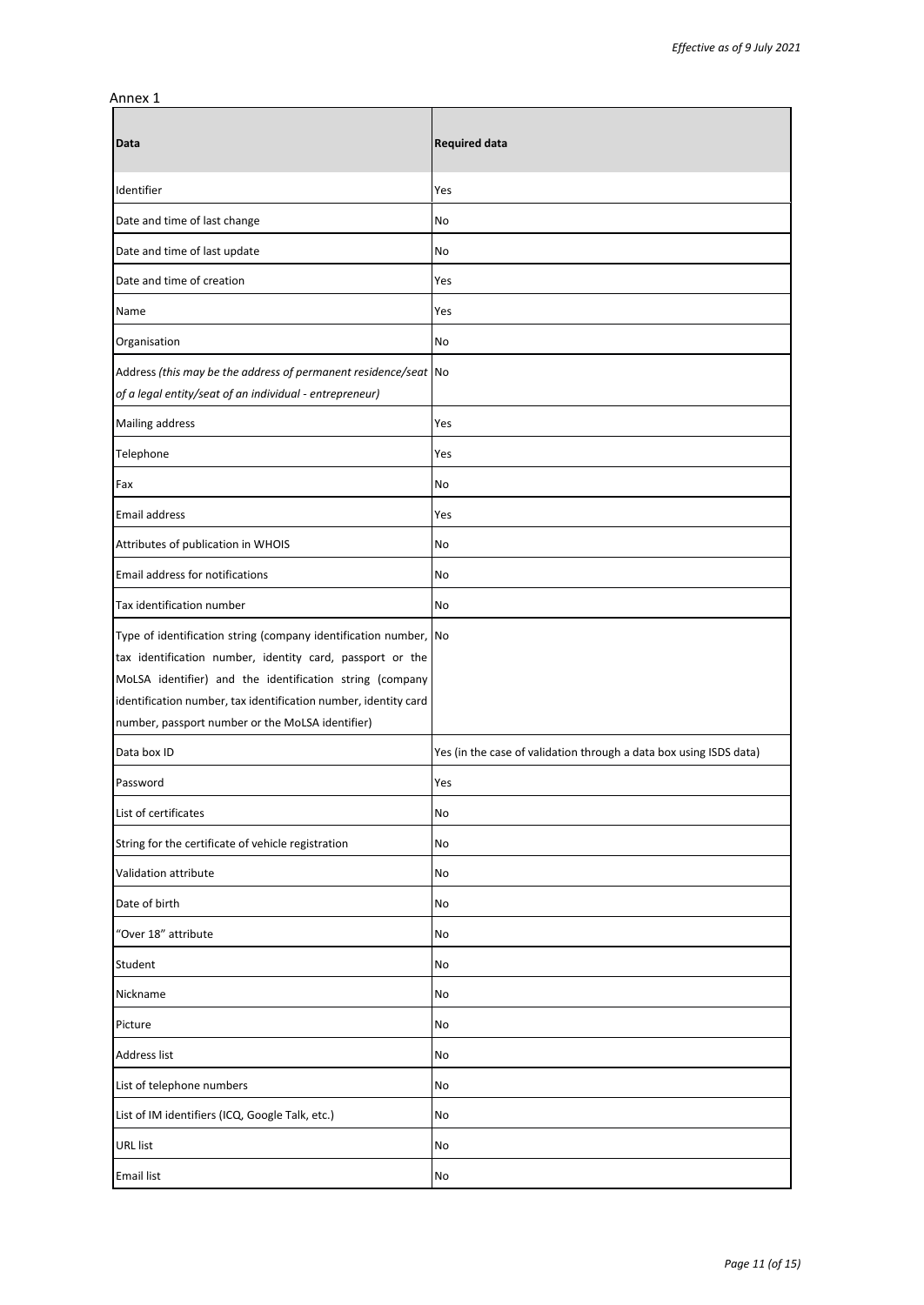# **B.III. Processing of personal data in connection with the TURRIS project**

### **1. PURPOSE AND LEGAL BASIS OF PERSONAL DATA PROCESSING**

- 1.1. Personal data is obtained by the CZ.NIC Association from the data subjects or their representatives, possibly in connection with the provision of services under the TURRIS project.
- 1.2. Purpose of processing: provision of services within the TURRIS project, which includes monitoring, analysis and collection of information on security incidents in the field of computer networks, in particular the Internet, and in which CZ.NIC collects and evaluates data from Turris routers (hereinafter the "**Device**") which the data subjects involve in the project (hereinafter the "**Project**").
- 1.3. Legal basis: performance of the agreement under which the data subject engages the Device in the Project and at the same time protection of the vital interests of data subjects, such as protection against security incidents within the Internet that may have a significant impact on their rights, including fundamental human rights.
- 1.4. Upon the expiration of the agreement under which the data subject connects the Device to the Project to which the personal data relates, CZ.NIC is authorised to process such personal data only for the purpose of archiving, the fulfilment of statutory obligations and for the purposes of the legitimate interests of the CZ.NIC Association or third parties under a restricted processing regime so that such data may be used for the purpose of determining, enforcing or defending against legal claims, for a maximum period of 10 years after the expiry of such an agreement; the data obtained from the Device must be destroyed by the CZ.NIC Association after the expiry of the time limits according to Article [3.4,](#page-12-0) and any further storage and processing of data in accordance with Article [3.4](#page-12-0) is not thereby affected.

## **2. PERSONAL DATA PROCESSED IN CONNECTION WITH THE TURRIS PROJECT**

- <span id="page-11-2"></span>2.1. The subject of personal data is a person participating in the Project, i.e. the owner, lessee or user of the Device.
- 2.2. Scope of processed personal data: first name, surname, addresses, telephone numbers, email addresses, identification numbers, tax identification numbers.
- <span id="page-11-3"></span><span id="page-11-1"></span><span id="page-11-0"></span>2.3. Other data processed by CZ.NIC that can lead to the identification of the data subject and that can be considered personal data to the following extent:
	- 2.3.1. device identification, temperature, voltage and current data from internal sensors, processor and memory usage information and their capacity or damage, error information in preinstalled software or software that was installed in the Device by CZ.NIC during the duration of the data subject's participation in the TURRIS project,
	- 2.3.2. Communication protocol, the source and target (technical description data at the level of the packet headers, particularly to distinguish IPv4/IPv6 or TCP/UDP, packet type, identification of the source and target address, source and target port, communication time),
	- 2.3.3. data from the application layer that has the nature of metadata (e.g. the contents of DNS packets, http protocol headers, certificates used in the initialisation of TLS sessions, etc.), exclusively provided that they are essential for the relevant security analysis and subject to compliance with the terms and conditions set out in Article 3.2,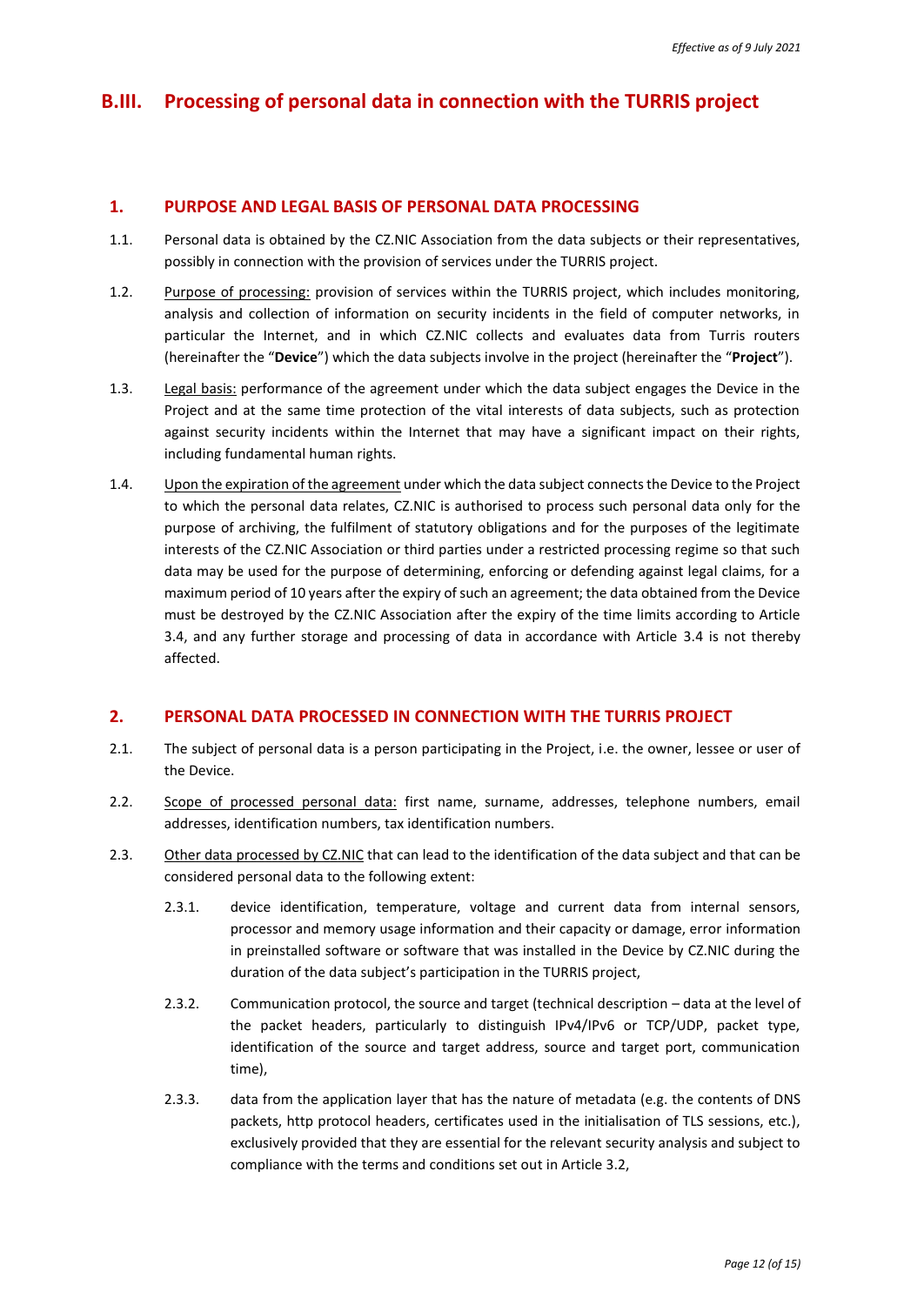- 2.3.4. Statistical data on the session, including the packet size, the protocol used, the volume of data transferred during a single session, and
- 2.3.5. data from the logs of unauthorised accesses from the firewall, to the extent corresponding to Article [2.3.2.](#page-11-0)
- 2.4. The CZ.NIC Association does not process any such data that constitutes the contents of the communication (internal contents of the packets), including personal data, passwords, etc. contained in the transmitted packets, except for data analysis according to Article [2.3.3.](#page-11-1)
- 2.5. In connection with the provision of services under the TURRIS project in the field of the prevention of security incidents in the Internet environment, protection of the vital interests of persons, including data subjects, and scientific and research activities, further data may be processed which may lead to the identification of certain data subjects other than those listed in Article [2.1,](#page-11-2) namely IP addresses. These IP addresses are acquired through the monitoring of cyber-attacks, storage and evaluation of data on such attacks, and subsequent public access through the TURRIS project. The data subjects to which these addresses belong may exercise their rights in accordance with Article 10 of the General Principles.

### **3. PROCESSING OF PERSONAL DATA**

- 3.1. Place of processing: the personal data that is obtained is processed to the greatest extent possible if the nature of the analysis so allows; only data obtained from analysis is transmitted directly to the Device and the servers under the direct control of the CZ.NIC Association. In other cases, it is only possible to transfer data to the servers directly controlled by the CZ.NIC Association if such data cannot be processed directly in the Device. Data will be transferred from the Device to the servers directly controlled by the CZ.NIC Association through an encrypted connection with direct control of the server certificate.
- 3.2. Data storage: data collected from the Device are stored in an operationally separated data repository that is accessible only to a limited number of CZ.NIC staff assigned to activities under these terms and conditions.
- 3.3. Data collected for the purpose of the analysis will be stored separately from the data subject's database. During the analyses, the CZ.NIC Association's employees will not have access to any information about the data subjects, but only to the unique identification of the Device. The interconnection of the information obtained through the Device and the identity of the data subject only makes it possible to display the selected information (especially logs and statistics) of the data subject via the Project's web interface or to inform the data subject of any security event or threat, if, in view of the imminent risk, general information on the results of the analysis is not sufficient.
- <span id="page-12-0"></span>3.4. Duration of the processing and storage of data obtained from the Device: data is only processed for the time necessary for its analysis and processing, but not longer than 10 days (unless the data subject specifies a different time period in the Project web interface) from its receipt from the Device. Subsequently, the CZ.NIC Association shall only be entitled to store and process aggregated data which will not enable any clear identification of the source and target of the communication. This obligation does not apply to the technical data under Article [2.3.1](#page-11-3) which the CZ.NIC Association is entitled to store and process without restriction.

#### **4. PROVISION OF PERSONAL DATA**

4.1. Provision to third parties for protection against security threats: in particular for providing information about potential security threats, but always in such a way that such data does not allow such third parties to identify unambiguously the data subject concerned under Article [2.1,](#page-11-2) in particular in connection with the performance of the activities of the CZ.NIC Association as the operator of the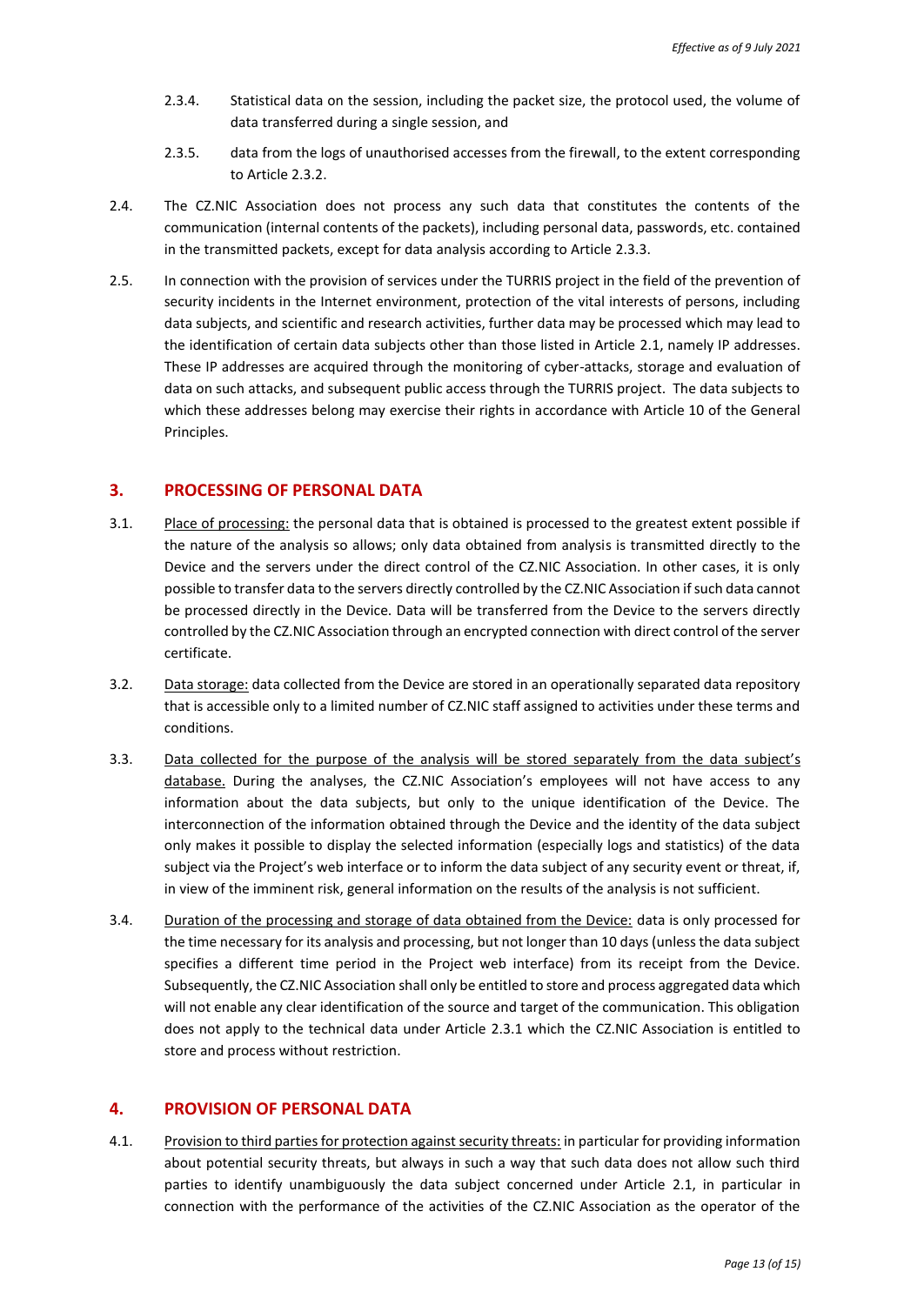National CERT according to legal regulations and in connection with the performance of the activities of the CZ.NIC-CSIRT Association.

- 4.2. Provision to third parties for R&D purposes: data obtained from the analysis of operation of the Device may be provided to third parties for the purpose of further research and development and sharing of information relevant to the fulfilment of the objectives of the Project (e.g. malware data exchange), but always in anonymised form so that it is not possible to identify a particular Device or data subject under Article [2.1.](#page-11-2)
- 4.3. Providing information to data subjects: an overview of information obtained from data acquired through the Device will be available to the data subject under Article [2.1](#page-11-2) on the Project user page. Other data subjects (such as data obtained from the processing of information on sources of cyberattacks) will be provided with information on processed data upon request in accordance with the General Privacy Policy.